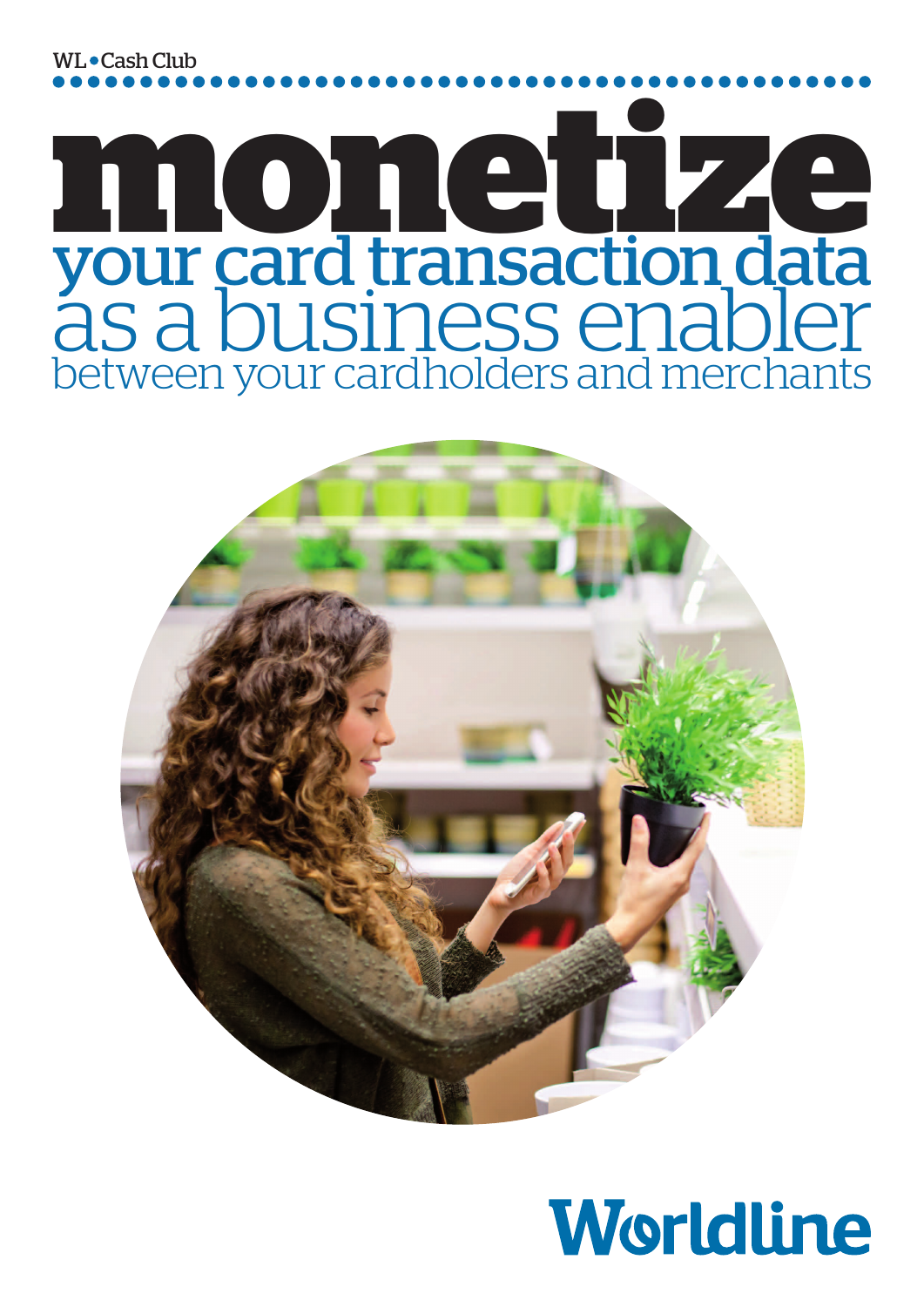## **Go beyond Card-Linked Offers**

We are all **consumers** constantly on the lookout for good deals. **Merchants** struggle daily to develop their sales and customer bases, and **banks** provide their services to manage the related payments. Due to this situation, banks are in a strategic position to enrich these interactions through a win-win-win deal.

### Banks are in a very good position

Indeed, on the one hand, banks have built up large customer bases, and on the other hand, they process huge amounts of card transactions that reflect consumers' habits. Banks thus possess the required elements to build a fruitful **virtual marketplace**. Their opt-in cardholders will be able to receive targeted promotions from affiliated merchants. Just by activating digital coupons, these cardholders, through cashback on card transactions, will then be able to earn money that will be credited to their accounts once a month. This smart shopping service will guide cardholders (virtually or physically) through their daily choices.



- "close to real life"
- Synergy with wallet offerings and online banking
- through link to bank channel
- No IT integration

### *Cash Club* **brings a new shopping experience to your customers while increasing your bank's revenues.**

Thanks to its recognized expertise in Card Payment, its industrial big data infrastructure and its vast experience in data mining, Worldline provides **Cash Club**, its **Card-Linked Offers** solution that enables you to set up and manage a bank-owned marketplace and all the related marketing services. Its power relies on the intelligence of data mining to perfectly combine customer, offer, time and place.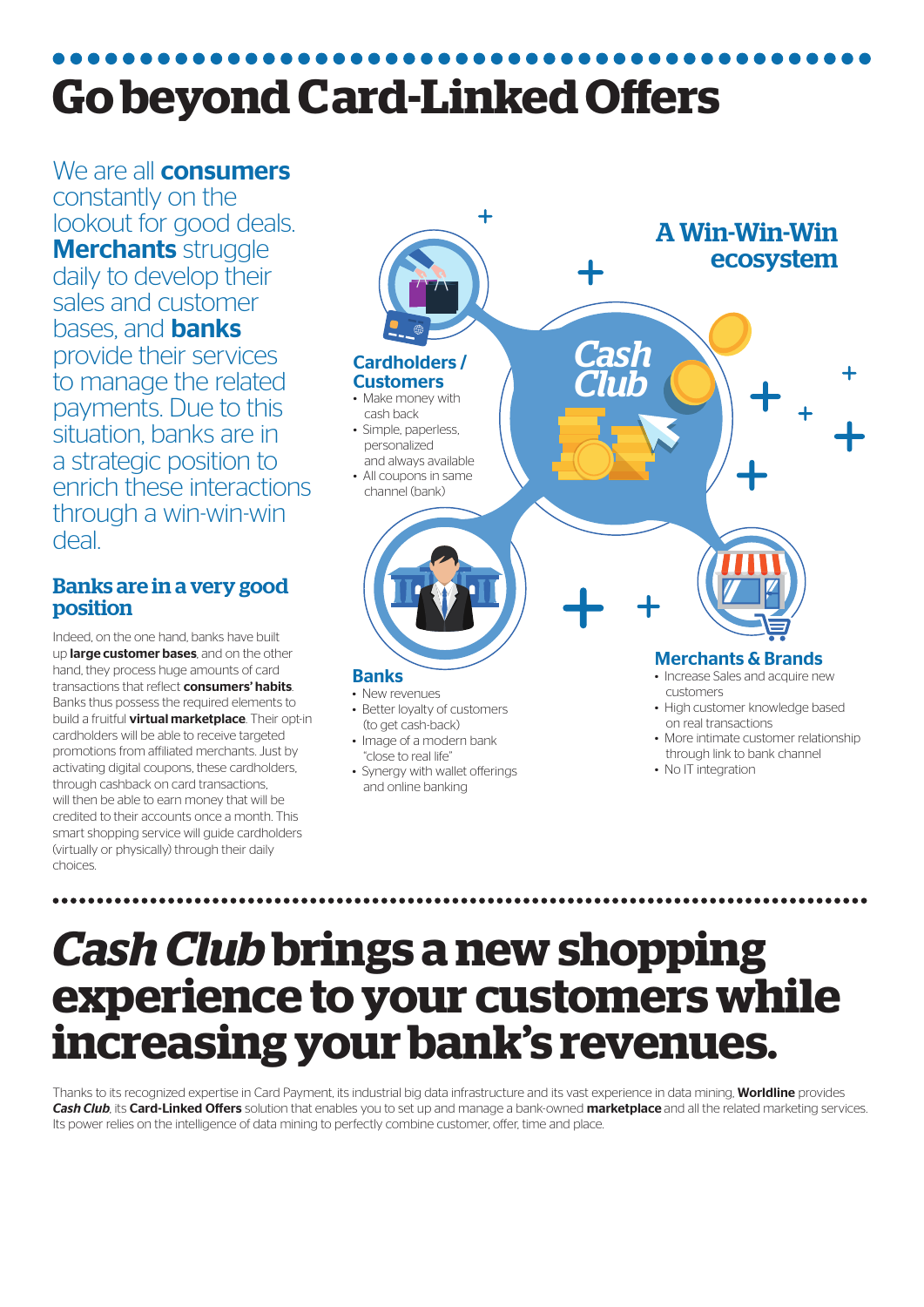### *Cash Club* provides rich functional services in a win-win-win eco-system. A ready-to-run solution that can be fully tailored to your needs.



#### Flexible business implementation models

*Cash Club* entities can be managed either directly by a bank or handled by a joint venture, who will use Worldline only as a supplier, or handled by a joint venture between several banks, in which Worldline can also be a shareholder.